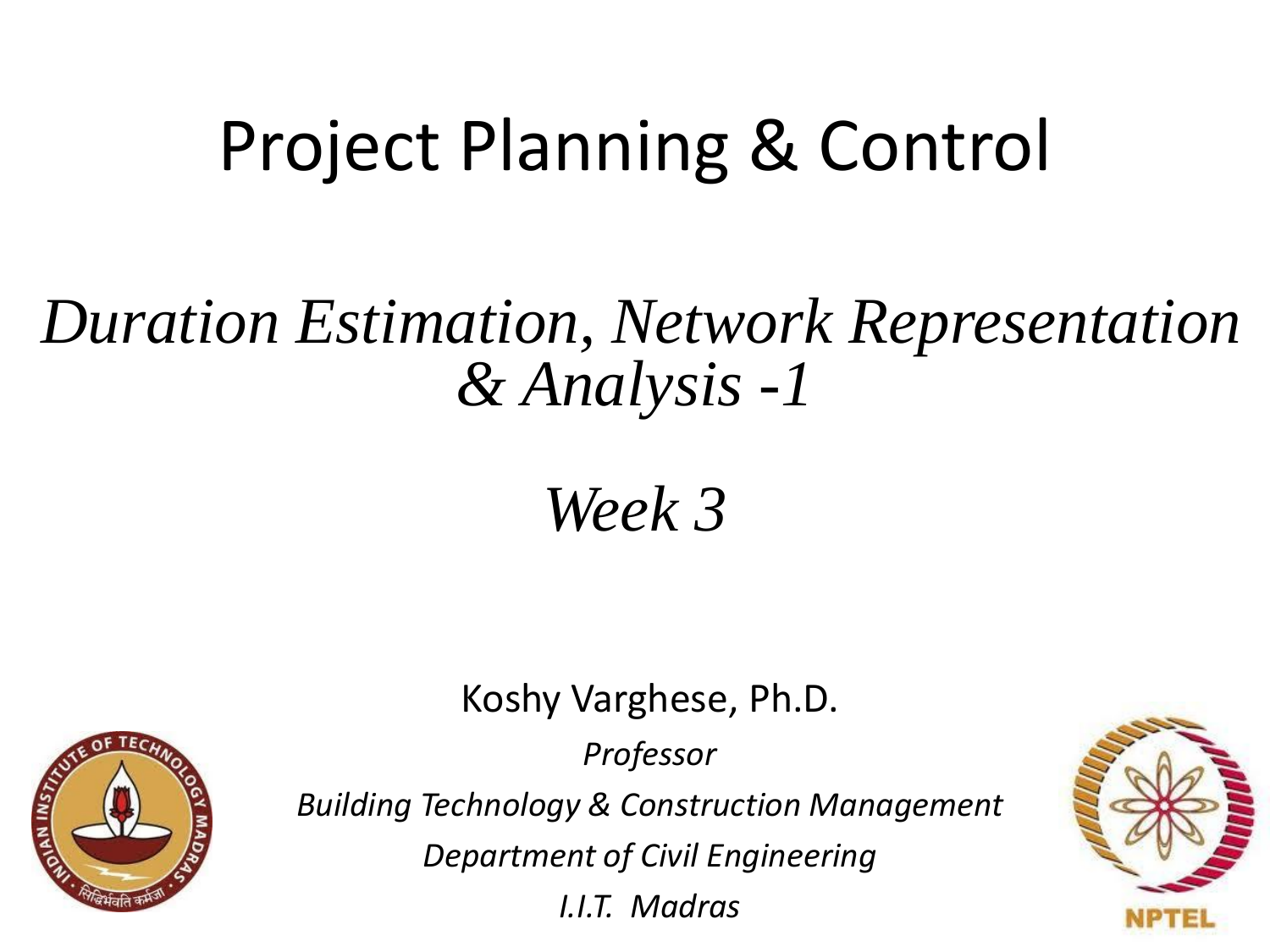## Project Planning & Control

### *Lesson 1 Duration Estimation - Types, Inputs, Methods, Parametric Estimation*

Koshy Varghese, Ph.D.

*Professor*



*Building Technology & Construction Management*

*Department of Civil Engineering*

*I.I.T. Madras*

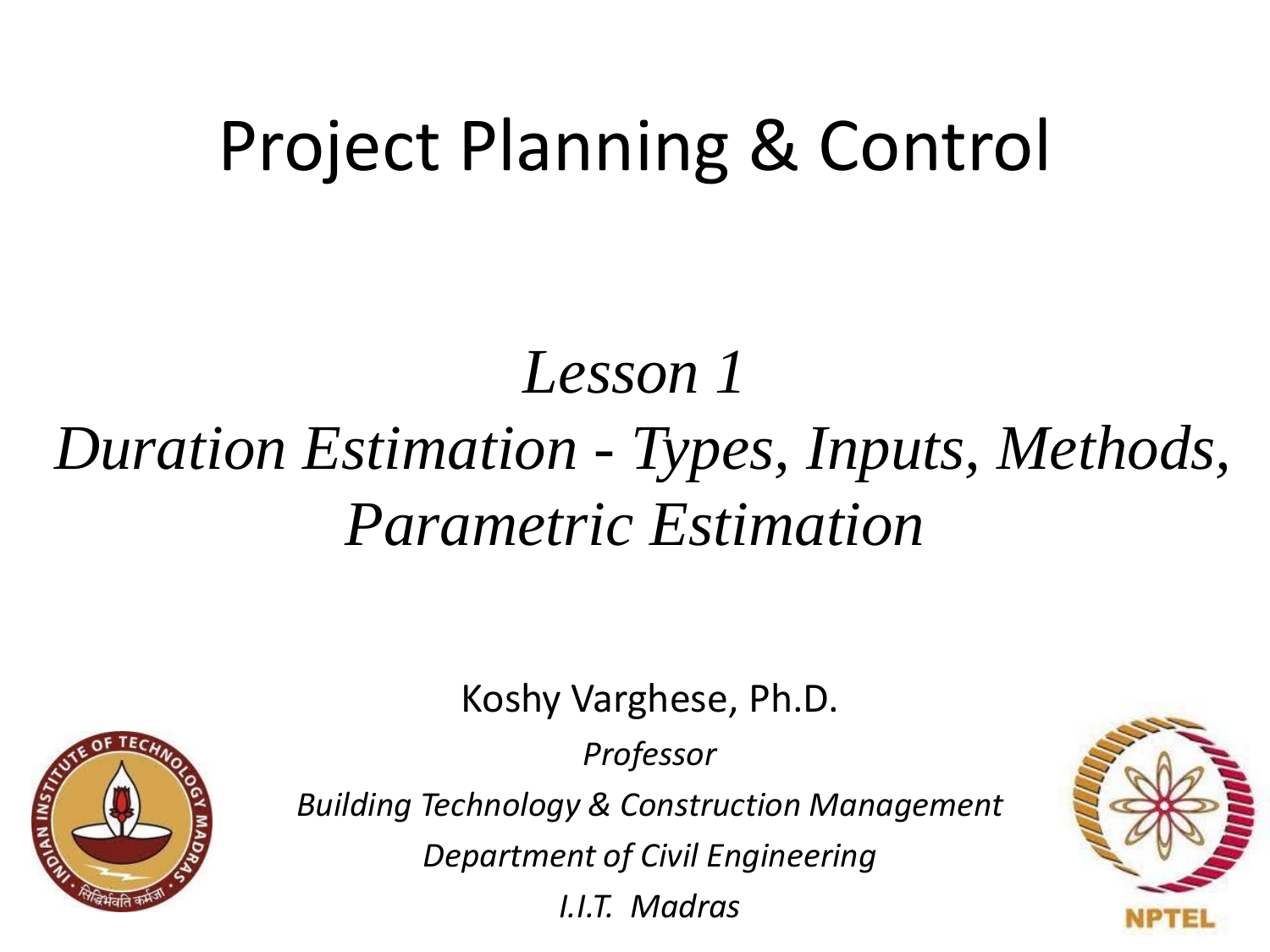## Learning Objectives

• Methods to Estimate Activity Duration

• Examples on parametric methods

• Applicability of different methods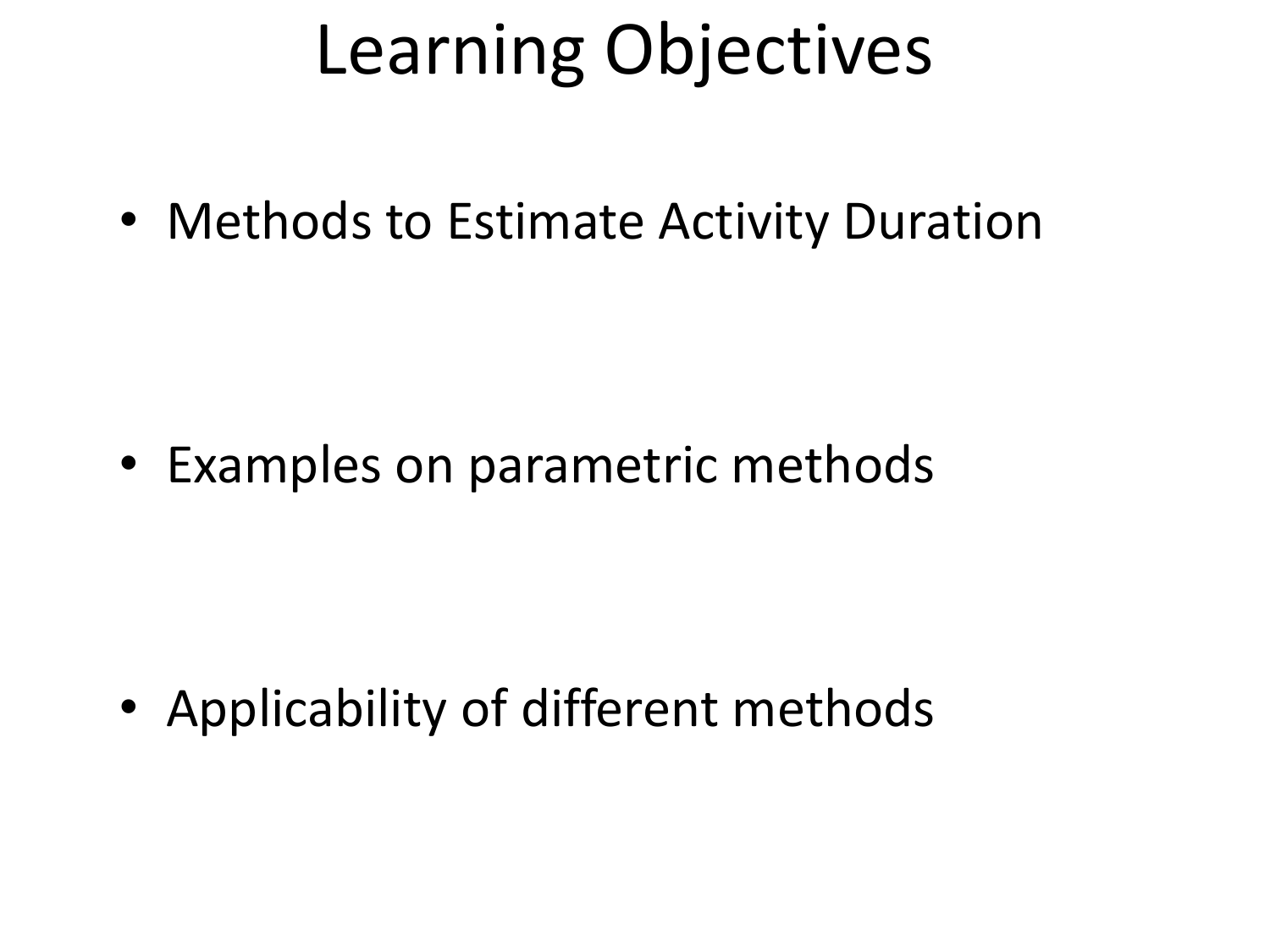# Why Duration Estimation?

- Top-Down approach based on estimating parameters of leaf elements. (Recall WBS)
- Project duration depends on duration of constituent activities.
- Estimating intermediate milestone
- Resource requirements for the activity

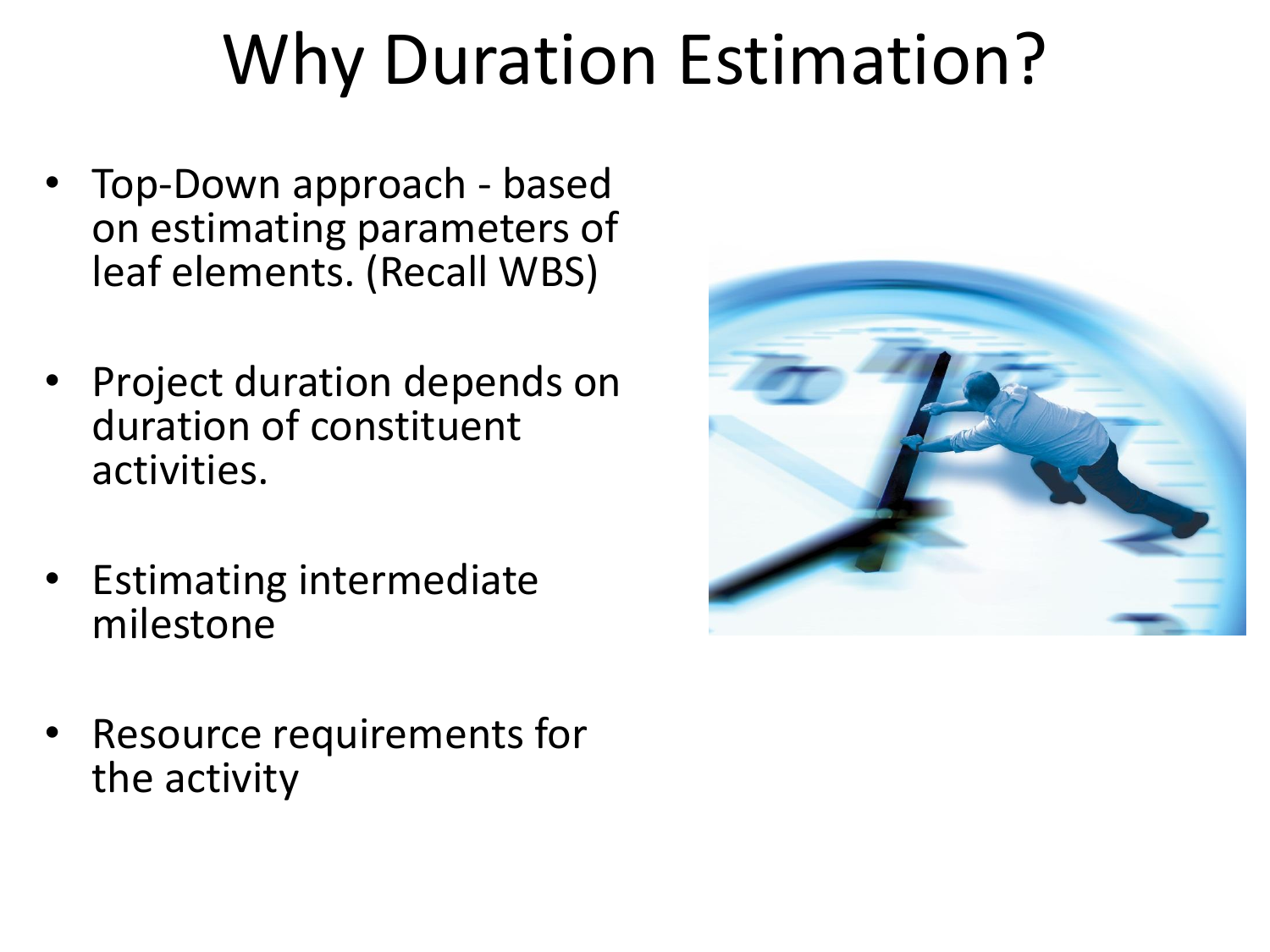# 6.4 Activity Duration Estimating

- 6.4.1 INPUTS
	- Enterprise Environmental factors
	- Organizational Process Assets
	- Project Scope Statement
	- Activity List
	- Activity Attributes
	- Activity resource requirements
	- Resource calendars
	- Project Management Plan
		- Risk Register
		- Activity Cost estimates

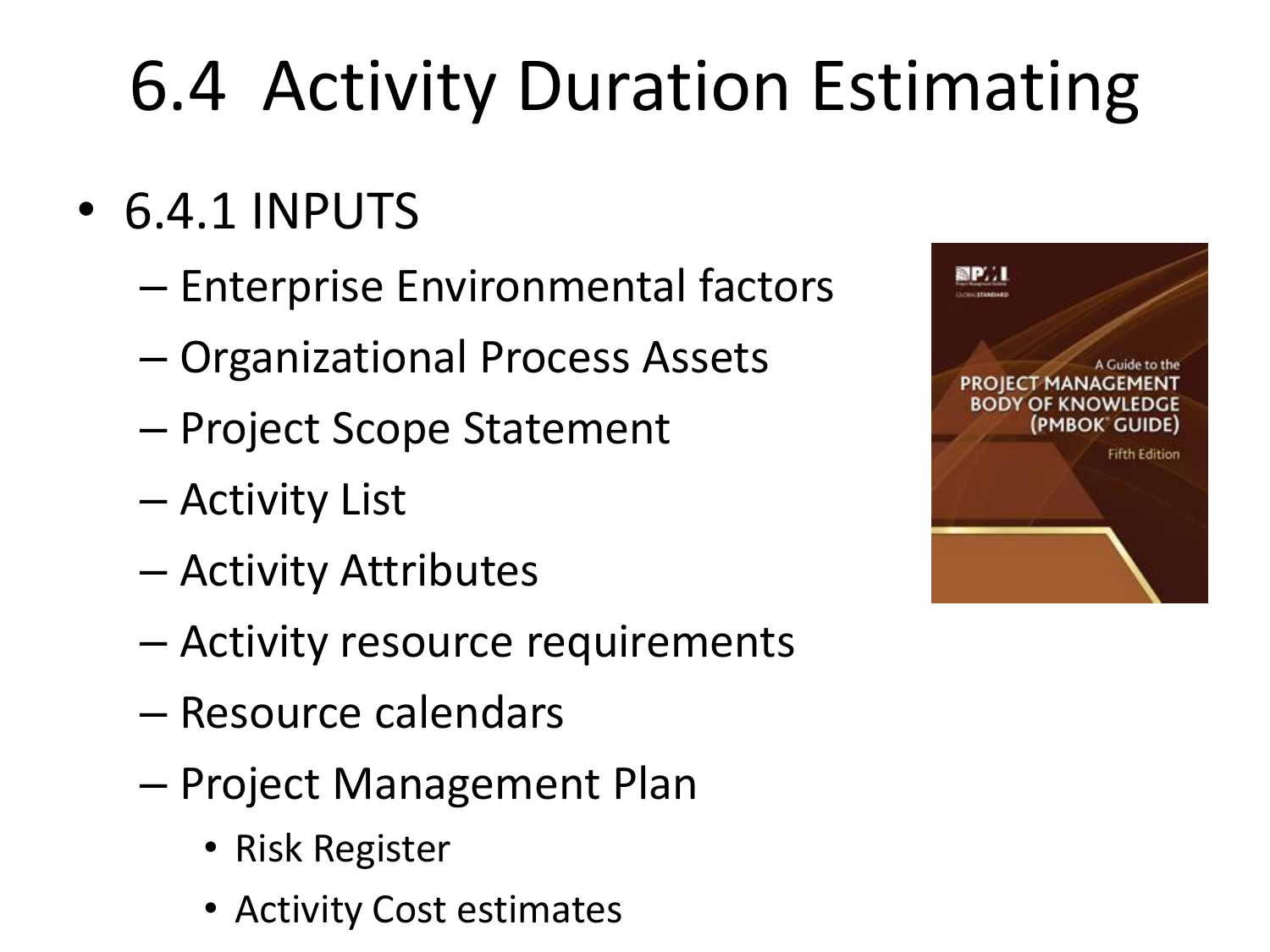# 6.4 Activity Duration Estimating

#### 6.4.2 Tools & Techniques

- Expert Judgment (Heuristic)
- Analogous Estimating (Data + Heuristic)
- **Parametric estimating**
- Three Point Estimate (Uncertainty)
- Reserve analysis (Buffer)
- 6.4.3 Outputs
	- Activity duration estimates
	- Activity attributes

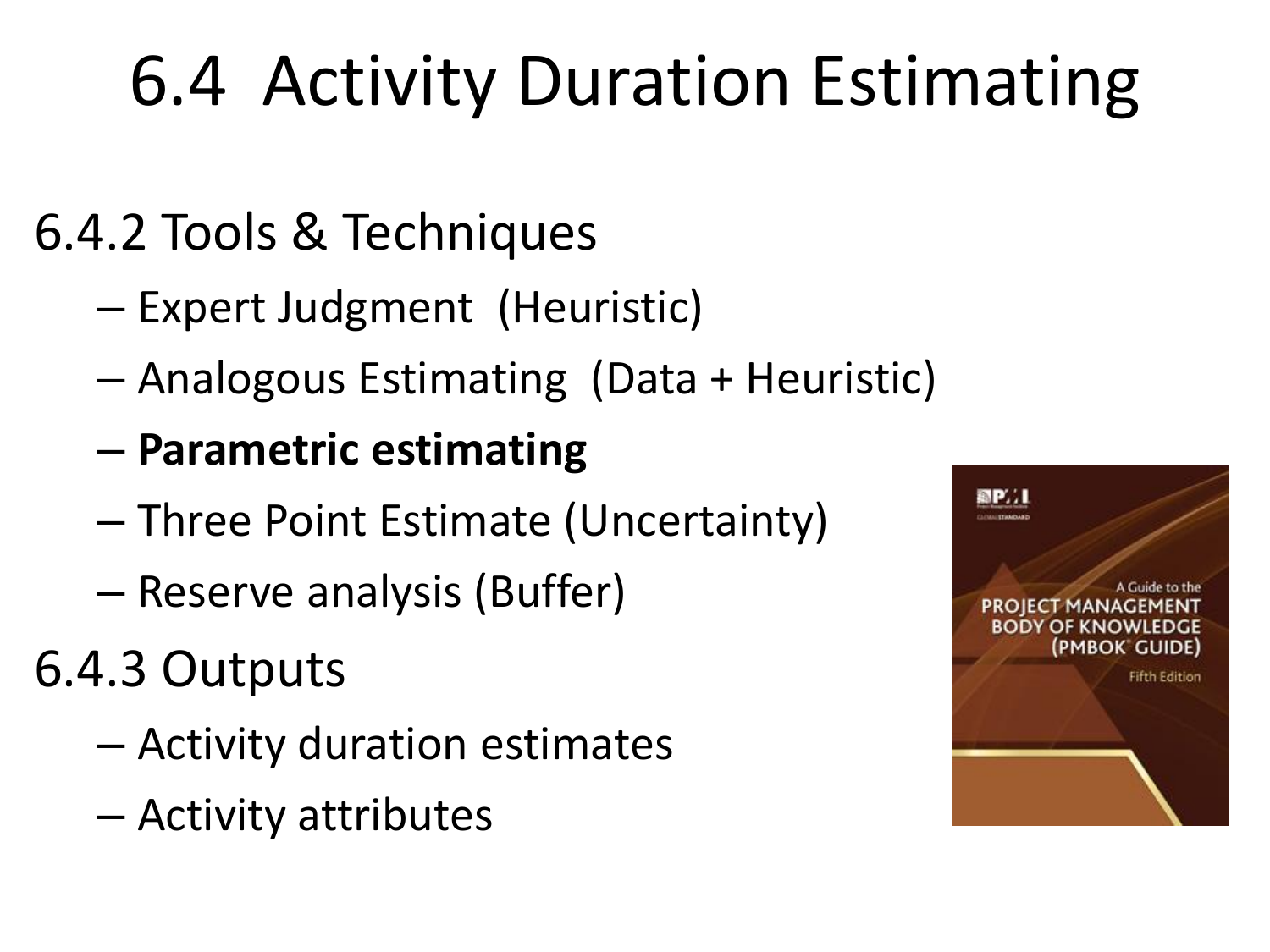### Parametric Estimating

*Simple example….*



Total Distance = 300Km

Determine duration to cover distance: Speed = 100 Km /Hr | 150 Km/Hr | 60Km/Hr Duration =  $3 Hr$  |  $2 Hr$  |  $5 Hrs$ is speed constant ? What influences speed ?